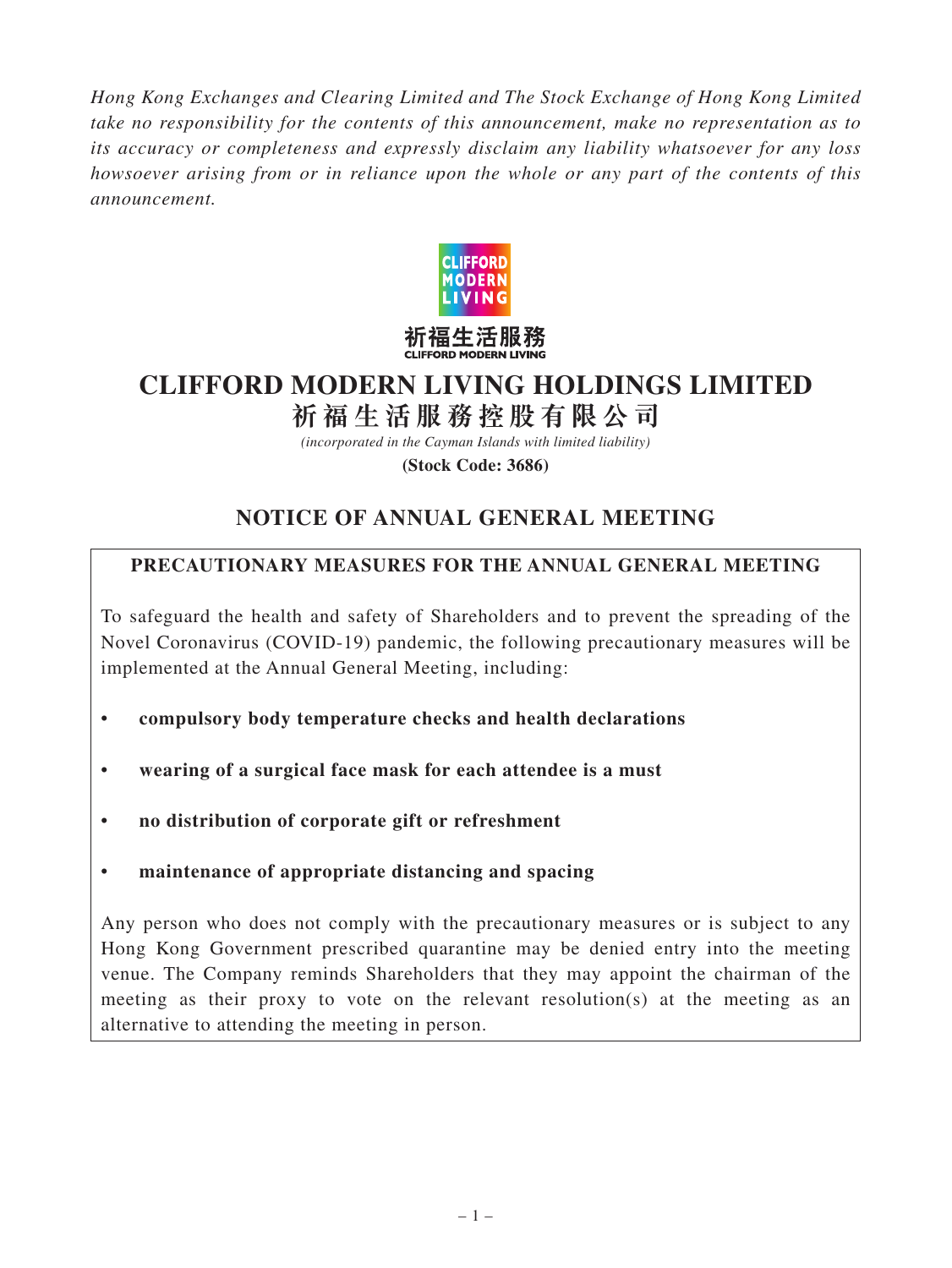**NOTICE IS HEREBY GIVEN THAT** the Annual General Meeting of Clifford Modern Living Holdings Limited 祈福生活服務控股有限公司 (the "**Company**") will be held at 701–702, One Lyndhurst Tower, No. 1 Lyndhurst Terrace, Central, Hong Kong on Friday, 24 June 2022 at 10:00 a.m. for the following purposes:

As ordinary business, to consider and, if thought fit, pass with or without amendments, the following resolutions as ordinary resolutions:

- 1. To receive the audited consolidated financial statements of the Company and the reports of the directors and independent auditors for the year ended 31 December 2021.
- 2. To declare a final dividend of HK2.20 cents per ordinary share for the year ended 31 December 2021.
- 3. To re-elect Ms. MAN Lai Hung as an executive Director of the Company.
- 4. To re-elect Mr. LIU Xing as an executive Director of the Company.
- 5. To re-elect Ms. LAW Elizabeth as an independent non-executive Director of the Company.
- 6. To authorize the board of directors of the Company (the "**Board**") to fix the remuneration of the directors of the Company.
- 7. To re-appoint Moore Stephens CPA Limited as independent auditors and to authorize the Board to fix their remuneration.
- 8. To consider and, if thought fit, pass with or without amendments, the following resolution as an ordinary resolution:

# "**THAT**:

(a) subject to compliance with the prevailing requirements of the Rules Governing the Listing of Securities on The Stock Exchange of Hong Kong Limited (the "**Listing Rules**") and paragraph (b) below, a general mandate be and is hereby generally and unconditionally given to the directors of the Company to exercise during the Relevant Period (as defined below) all the powers of the Company to repurchase its shares in accordance with all applicable laws, rules and regulations;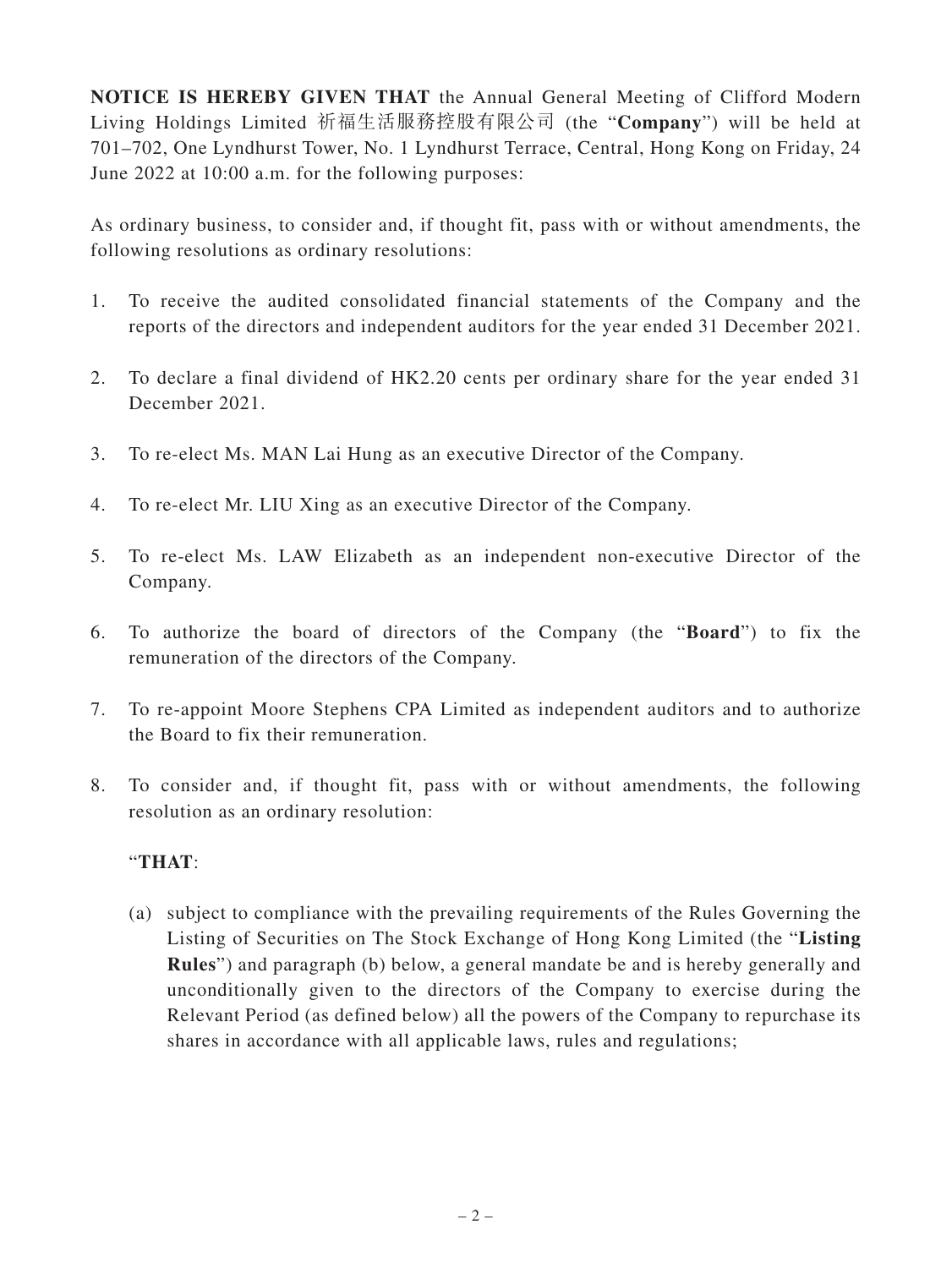- (b) the total number of shares of the Company to be repurchased pursuant to the mandate in paragraph (a) above shall not exceed 10% of the total number of issued shares of the Company as at the date of passing of this resolution (subject to adjustment in the case of any consolidation or subdivision of shares of the Company after the date of passing of this resolution); and
- (c) for the purposes of this resolution:

"Relevant Period" means the period from the passing of this resolution until whichever is the earliest of:

- (i) the conclusion of the next annual general meeting of the Company;
- (ii) the expiration of the period within which the next annual general meeting of the Company is required by the articles of association of the Company or any applicable laws to be held; and
- (iii) the date on which the authority set out in this resolution is revoked or varied by an ordinary resolution of the shareholders in general meeting."
- 9. To consider and, if thought fit, pass with or without amendments, the following resolution as an ordinary resolution:

# "**THAT**:

- (a) subject to compliance with the prevailing requirements of the Listing Rules and paragraph (b) below, a general mandate be and is hereby generally and unconditionally given to the directors of the Company to allot, issue and deal with additional shares in the capital of the Company and to make or grant offers, agreements and options which might require the exercise of such powers during or after the end of the Relevant Period (as defined below) in accordance with all applicable laws, rules and regulations;
- (b) the aggregate number of shares allotted or agreed conditionally or unconditionally to be allotted by the directors pursuant to the mandate in paragraph (a) above, otherwise than pursuant to:
	- (i) a Rights Issue (as defined below);
	- (ii) the exercise of options under a share option scheme of the Company; and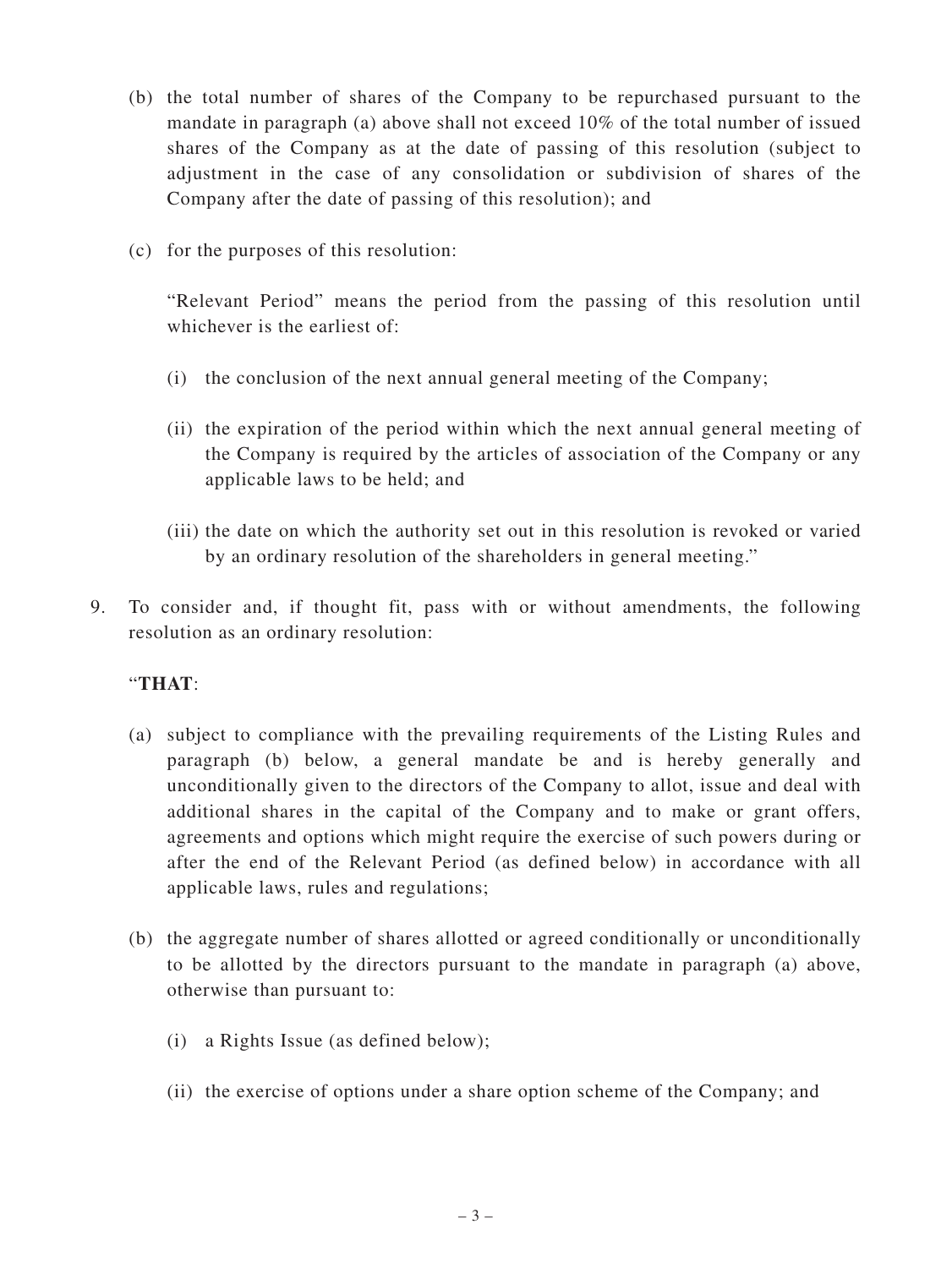(iii) any scrip dividend scheme or similar arrangement providing for the allotment of shares in lieu of the whole or part of a dividend on shares of the Company in accordance with the articles of association of the Company,

shall not exceed 20% of the total number of issued shares of the Company as at the date of passing of this resolution (subject to adjustment in the case of any consolidation or subdivision of shares of the Company after the date of passing of this resolution); and

(c) for the purposes of this resolution:

"Relevant Period" means the period from the passing of this resolution until whichever is the earliest of:

- (i) the conclusion of the next annual general meeting of the Company;
- (ii) the expiration of the period within which the next annual general meeting of the Company is required by the articles of association of the Company or any applicable laws to be held; and
- (iii) the date on which the authority set out in this resolution is revoked or varied by an ordinary resolution of the shareholders in general meeting.

"Rights Issue" means an offer of shares open for a period fixed by the directors to holders of shares of the Company or any class thereof on the register on a fixed record date in proportion to their then holdings of such shares or class thereof (subject to such exclusions or other arrangements as the directors may deem necessary or expedient in relation to fractional entitlements or having regard to any restrictions or obligations under the laws of any relevant jurisdiction or the requirements of any recognized regulatory body or any stock exchange)."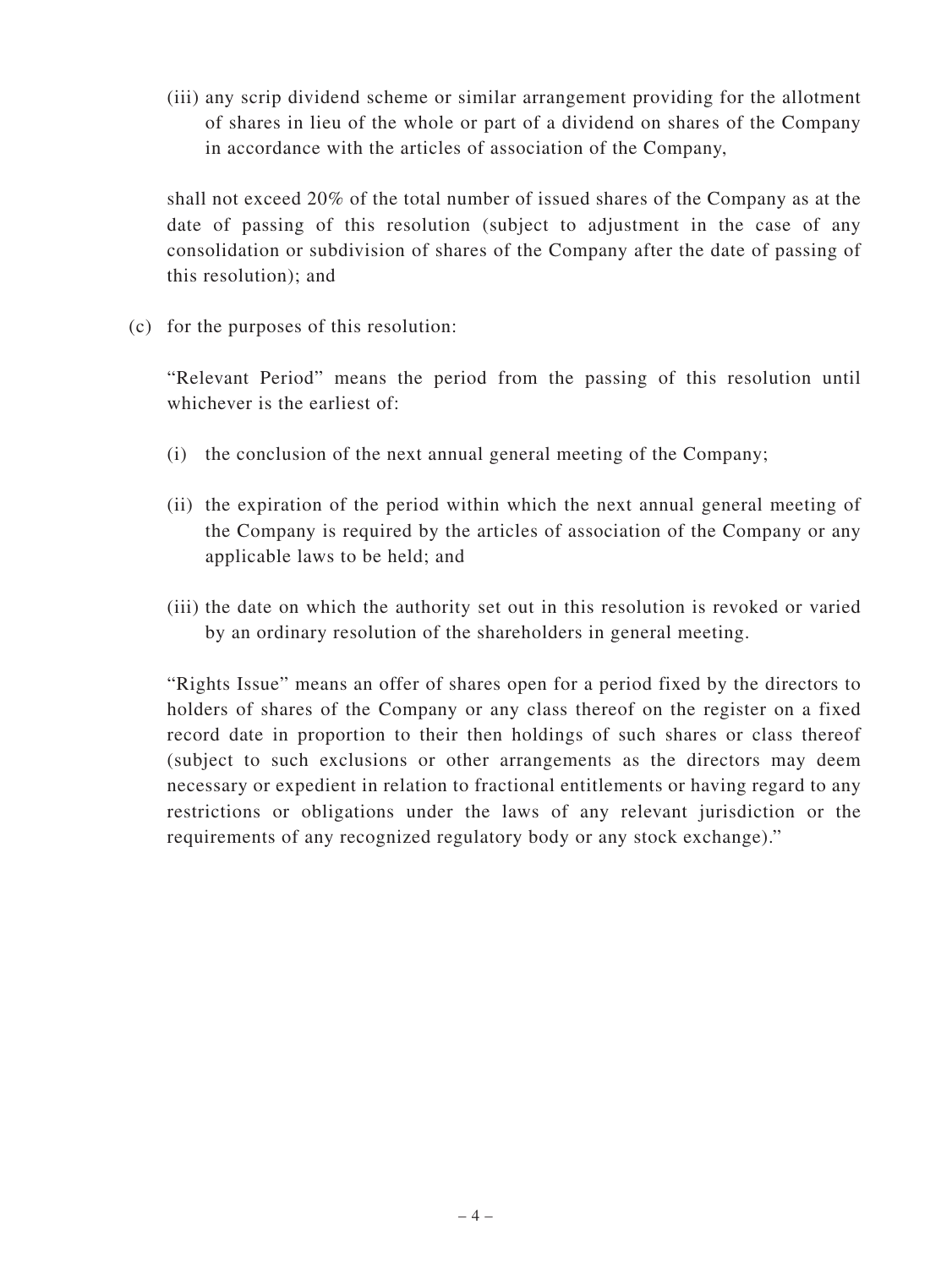10. To consider and, if thought fit, pass with or without amendments, the following resolution as an ordinary resolution:

"**THAT** conditional upon the passing of the resolutions set out in items 8 and 9 of the notice convening this meeting (the "**Notice**"), the general mandate referred to in the resolution set out in item 9 of the Notice be and is hereby extended by the addition to the aggregate number of shares which may be allotted and issued or agreed conditionally or unconditionally to be allotted and issued by the directors pursuant to such general mandate of the number of shares repurchased by the Company pursuant to the mandate referred to in resolution set out in item 8 of the Notice, provided that such number of shares shall not exceed 10% of the total number of issued shares of the Company as at the date of passing of this resolution (subject to adjustment in the case of any consolidation or subdivision of shares of the Company after the date of passing of this resolution)."

# By Order of the Board **CLIFFORD MODERN LIVING HOLDINGS LIMITED 祈福生活服務控股有限公司 MAN Lai Hung** *Chairman, Chief Executive Officer and Executive Director*

## Hong Kong, 22 April 2022

## *Notes:*

- 1. All resolutions at the meeting will be taken by poll (except where the chairman decides to allow a resolution relating to a procedural or administrative matter to be voted on by a show of hands) pursuant to the Company's articles of association and the Listing Rules. The results of the poll will be published on the websites of Hong Kong Exchanges and Clearing Limited and the Company in accordance with the Listing Rules.
- 2. Any shareholder of the Company entitled to attend and vote at the meeting is entitled to appoint any person as his proxy to attend and vote on behalf of him. A shareholder may appoint any number of proxies to represent him and vote on his behalf at the above meeting. A proxy need not be a shareholder of the Company. If more than one proxy is appointed, the number of shares in respect of which each such proxy so appointed must be specified in the relevant form of proxy. Every shareholder present in person or by proxy shall be entitled to one vote for each share held by him.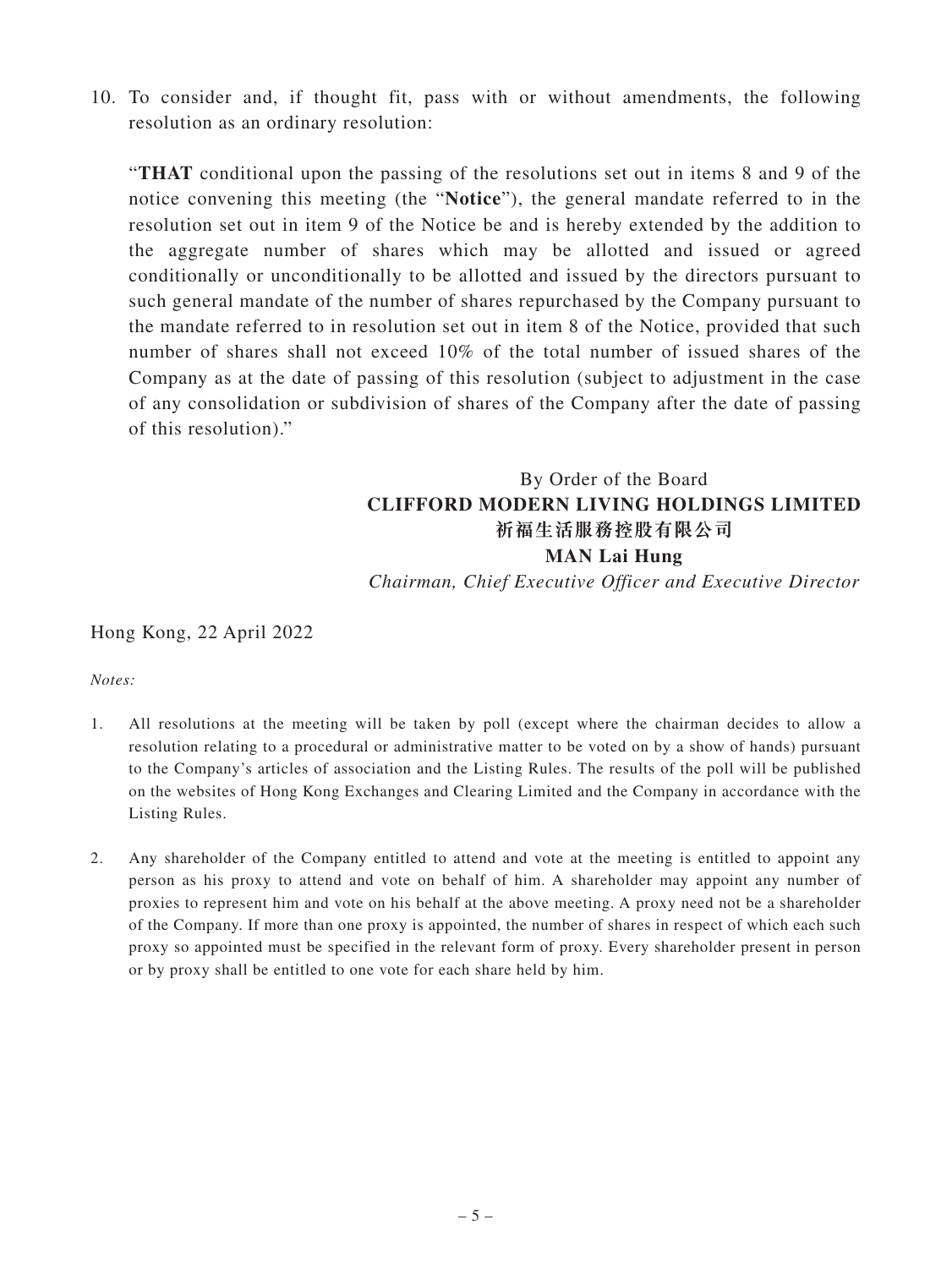3. In order to be valid, the form of proxy together with the power of attorney or other authority, if any, under which it is signed or a certified copy of that power of attorney or authority, must be deposited at the Company's branch share registrar in Hong Kong, Tricor Investor Services Limited, at Level 54, Hopewell Centre, 183 Queen's Road East, Hong Kong not less than 48 hours before the time appointed for the meeting (i.e. not later than 10:00 a.m. (Hong Kong time) on Wednesday, 22 June 2022) or the adjourned meeting (as the case may be). Completion and return of the form of proxy shall not preclude a shareholder of the Company from attending and voting in person at the meeting and, in such event, the instrument appointing a proxy shall be deemed to be revoked.

## 4. Closure of Register of Members

## *(i) For the purpose of determining the entitlement to attend and vote at the Annual General Meeting*

The Register of Members of the Company will be closed from Monday, 20 June 2022 to Friday, 24 June 2022, both dates inclusive, during which period no transfer of shares will be registered. In order to be eligible to attend and vote at the Annual General Meeting, unregistered holders of shares of the Company shall ensure that all transfer documents accompanied by the relevant share certificates must be lodged with the Company's branch share registrar in Hong Kong, Tricor Investor Services Limited, at Level 54, Hopewell Centre, 183 Queen's Road East, Hong Kong for registration no later than 4:30 p.m. on Friday, 17 June 2022.

In the event that the Annual General Meeting is adjourned to a date later than 24 June 2022 because of bad weather or other reasons, the book closure period and record date for determination of entitlement to attend and vote at the above meeting will remain the same as stated above.

#### *(ii) For the purpose of determining the entitlement to the proposed final dividend*

Subject to the approval of the proposed final dividend by the shareholders at the Annual General Meeting, the Register of Members of the Company will be closed from Monday, 4 July 2022 to Tuesday, 5 July 2022, both dates inclusive, during which period no transfer of shares will be registered. In order to qualify for the proposed final dividend, unregistered holders of shares of the Company shall ensure that all transfer documents accompanied by the relevant share certificates must be lodged with the Company's branch share registrar in Hong Kong, Tricor Investor Services Limited, at Level 54, Hopewell Centre, 183 Queen's Road East, Hong Kong for registration no later than 4:30 p.m. on Thursday, 30 June 2022.

5. In relation to the proposed Resolution no. 7 above, the Board concurs with the views of the audit committee of the Board and has recommended that Moore Stephens CPA Limited be re-appointed as independent auditors of the Company.